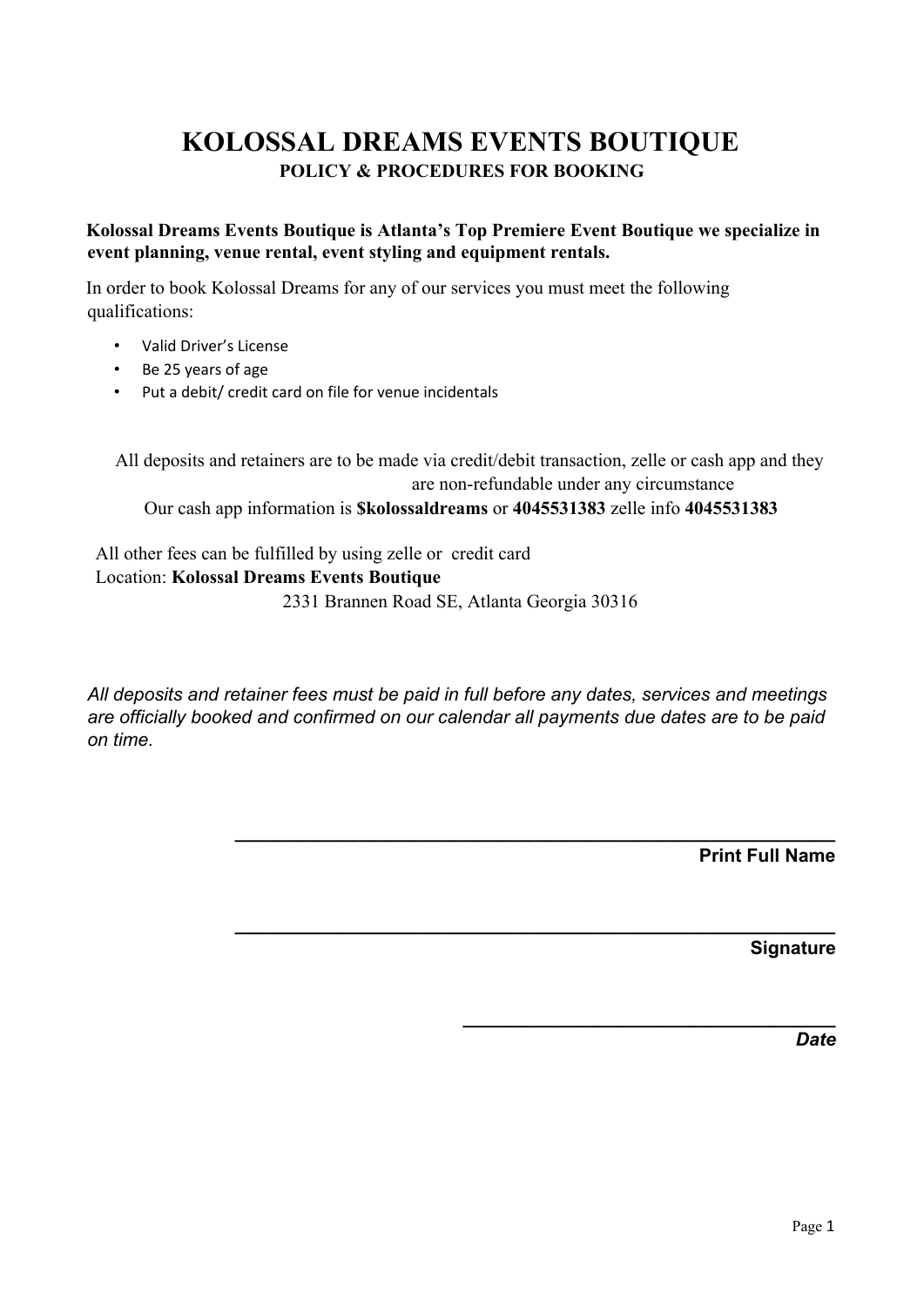# **ACH / Credit Card Payment Authorization**

I \_\_\_\_\_\_\_\_\_\_\_\_\_\_\_\_\_\_\_\_\_\_\_ authorize KOLOSSAL DREAMS EVENTS BOUTIQUE to charge my Credit / Debit in case of any incidentals.

❑ - **One (1) Time Charge** – You authorize the merchant below to make a one-time charge to your Credit Card or Bank Account listed below.

By signing this form, you give us permission to debit your account for the amount indicated on or after the indicated date. This is permission for a single transaction only, and does not provide authorization for any additional unrelated debits or credits to your account.

I authorize KOLOSSAL DREAMS EVENTS BOUTIQUE to charge my Credit/ Debit card a holding fee of **\$259.00**.

## **Billing Details**

| <b>Billing Address</b> |  |
|------------------------|--|
| Phone #                |  |
| City, State, Zip       |  |
| Email                  |  |

## **Credit Card Information**

❑ - Visa ❑ - MasterCard ❑ - AMEX ❑ - Discover

Cardholder's Name - \_\_\_\_\_\_\_\_\_\_\_\_\_\_\_\_\_\_\_\_\_\_\_\_\_\_\_\_\_\_\_\_\_\_\_\_\_\_\_\_\_\_\_\_\_\_

Credit Card Number - \_\_\_\_\_\_\_\_-\_\_\_\_\_\_\_\_\_-\_\_\_\_\_\_\_\_-\_\_\_\_\_\_\_\_

Expiration Date - \_\_\_\_\_\_\_/\_\_\_\_\_\_\_

Security Code (CVV) -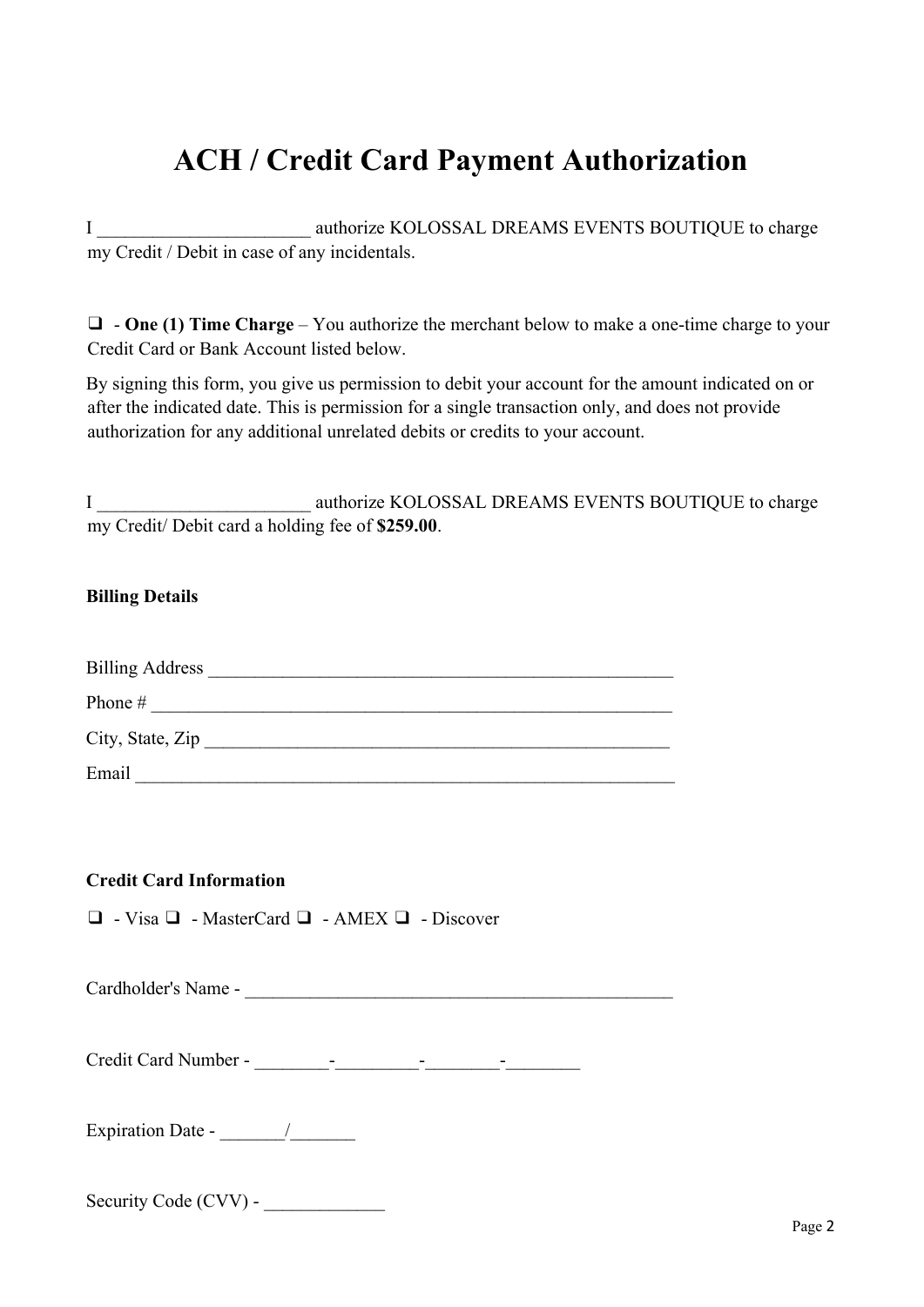## **Bank (ACH) Information**

| $\Box$ - Checking Account $\Box$ - Savings Account |  |
|----------------------------------------------------|--|
| Name on Account -                                  |  |
| <b>Bank Name -</b>                                 |  |
| <b>Account Number -</b>                            |  |
| <b>Routing Number -</b>                            |  |

I understand that this authorization will remain in effect until I cancel it in writing, and I agree to *notify the merchant in writing of any changes in my account information or termination of this* authorization at least 15 days prior to the next billing date. If the above noted payment dates fall on a weekend or holiday, I understand that the payments may be executed on the next business day. For ACH *debits to my checking/savings account, I understand that because these are electronic transactions, these funds may be withdrawn from my account as soon as the above noted periodic transaction dates.* In the case of an ACH Transaction being rejected for Non-Sufficient Funds (NSF) I understand that the *merchant may at its discretion attempt to process the charge again within 30 days, and agree to an additional \$25.00 charge for each attempt returned NSF which will be initiated as a separate transaction from the authorized recurring payment. I acknowledge that the origination of ACH* transactions to my account must comply with the provisions of U.S. law. I certify that I am an authorized *user of this credit card/bank account and will not dispute these scheduled transactions with my bank; so long as the transactions correspond to the terms indicated in this authorization form.*

| <b>Individual's Signature</b> | <b>Date</b> |
|-------------------------------|-------------|
|-------------------------------|-------------|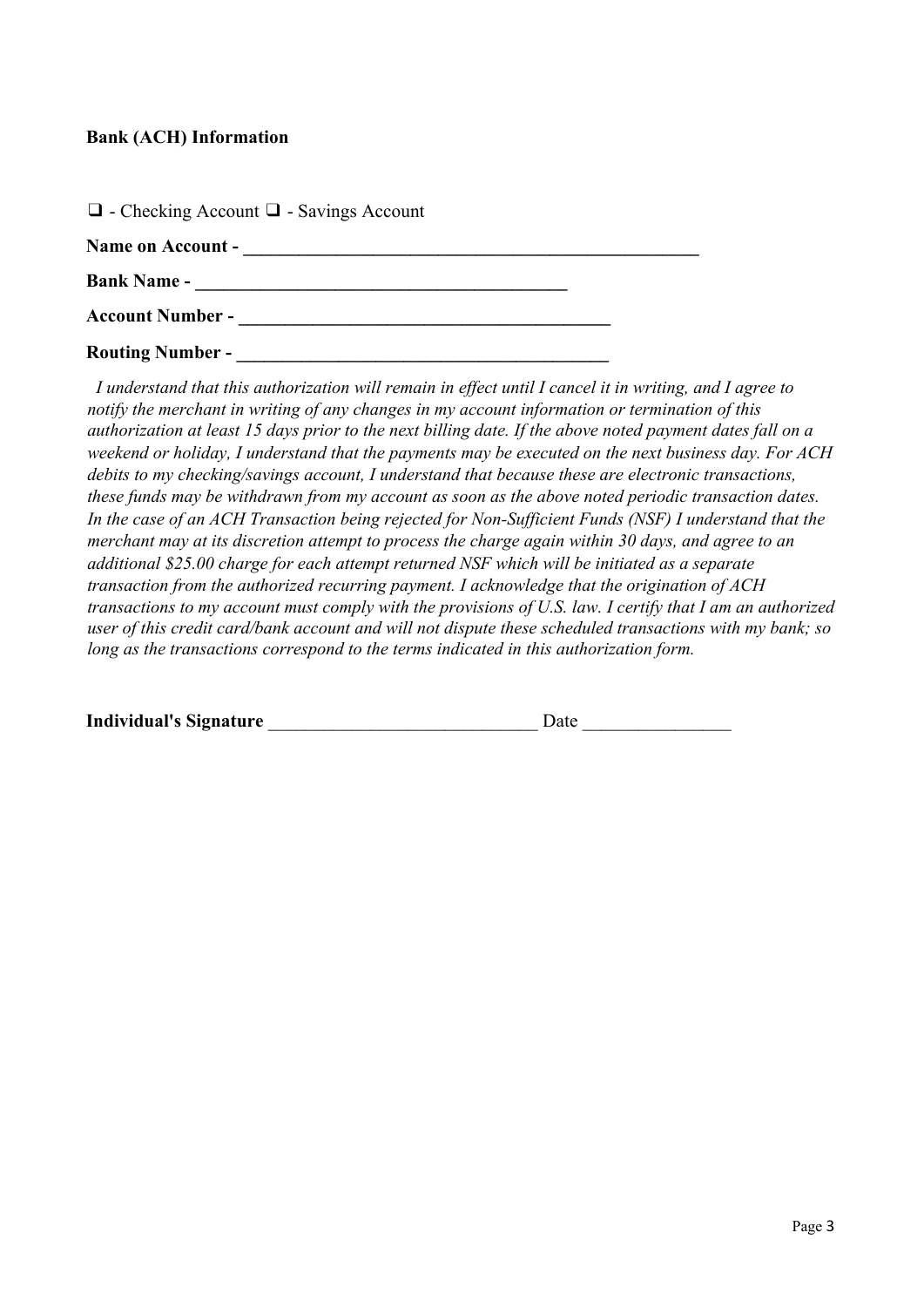

Kolossal Dreams Events Boutique 2331 Brannen Road SE Atlanta, Georgia 30316

kolossaldreams@gmail.com | [www.kolossaldreamsevents.com](http://www.kolossaldreamsevents.com/)

## **Important Terms & Conditions**

## **Please read carefully and initial next to each line not adhering to these terms may result in a revocation of the agreement and your deposit will not be refunded:**

I understand that deposits and retainer fees are non-refundable after 24 business hours upon cancellation prior to event date. All venue balances are due 30 days after your deposit was paid. If my event date is closer than the 30 day time frame I will pay in full on the agreed upon date.

I understand that any fees applied towards my balance may not be transferred to another date, time and or service. If a transfer is needed a \$100 transfer fee will be due at the time of the change.

I understand that all items such as party supplies, props, food, drinks etc. must be removed from Kolossal Dreams Events Boutique when I depart the facility and if not they will be discarded by the Kolossal Dreams staff or become property of Kolossal Dreams. I will follow the Kolossal Dreams cleaning checklist thoroughly.

I understand if I miss my scheduled payment date that after 24 hours a late fee of \$50.00 will be applied to my total and after every 24 hours an additional \$25.00 will be applied to my total balance after 3 late fees have been applied a revocation of the original agreement may occur and no monies paid will be refunded under any circumstance. These fees also can be deducted from your original deposit.

I will remove all trash from the floor(s), kitchen, bathroom and trash cans upon departure no trash can or any sort can be left in the bins or floors.

I will not cook in the kitchen or put food in the sink and remove any items from the refrigerator, prep tables or sinks.

There is no smoking in the front of the premises I will direct my guest to rear of the building. I will not allow my guest or myself to drink outside of the facility. I will not throw trash or debris outside of the building.

If any balloons are released inside the building and are in the ceiling I understand my deposit will not be refunded and confetti is not allowed.

All tables and chairs must be placed back properly in the rear of the building. All facing the same direction going the same exact way no exceptions.

Date

 $\mathcal{L}_\text{max}$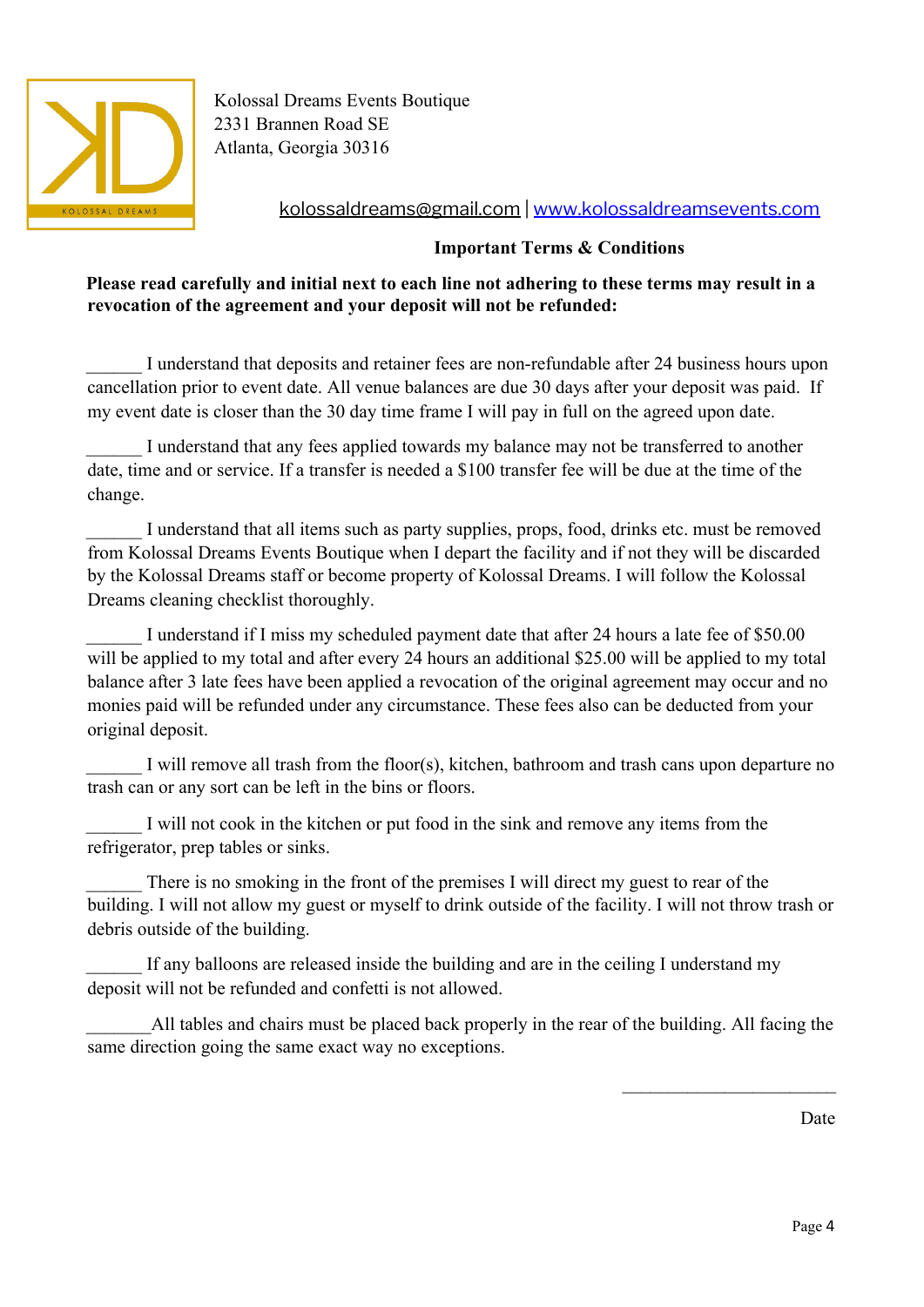#### **EVENT SPACE RENTAL AGREEMENT**

| BOUTIQUE 2331 Brannen Road SE Atlanta, Georgia 30316 and ________________________                                                                                                                 |                               | the)۔                                                                              |
|---------------------------------------------------------------------------------------------------------------------------------------------------------------------------------------------------|-------------------------------|------------------------------------------------------------------------------------|
| renter).                                                                                                                                                                                          |                               |                                                                                    |
|                                                                                                                                                                                                   | The parties agree as follows: |                                                                                    |
|                                                                                                                                                                                                   |                               |                                                                                    |
|                                                                                                                                                                                                   |                               |                                                                                    |
|                                                                                                                                                                                                   |                               | Renter is authorized to use the Space to hold the EVENT and for no other purpose.  |
| Fees                                                                                                                                                                                              |                               |                                                                                    |
| Chairs/etc.                                                                                                                                                                                       |                               | Renter shall pay to Owner a total fee of \$, for the use of the Space/Linen/Table/ |
| <b>Security Deposit</b>                                                                                                                                                                           |                               |                                                                                    |
| Renter shall pay to Owner a security deposit of \$250.00 upon the execution of this Agreement.<br>Space Specifications. Deposits can only be paid in cash or thru our electronic payment systems. |                               |                                                                                    |
|                                                                                                                                                                                                   |                               |                                                                                    |

Owner grants to Renter the following amenities at the Space:

Bar, Prep Kitchen, Restroom, Parking lots in the front/ rear.

| $\Omega$ ther |
|---------------|
|---------------|

#### **Disclaimers**

The Space shall be provided by the Owner as-is and Owner make no warranty regarding the suitability of the Space for Renter's intended use. The renter shall be the only person knowledgeable of the access code to the building. Renter is the only person responsible for the cleanliness, maintenance and integrity for the venue. Also, locking the building and placing the key back in the lock box is the sole responsibility of the renter. The numerical combination should be mix where the access code will not be revealed by another patron. Any screenshots, memos, graphics, contracts, emails, text etc. are all legal binding contracts and agreements and should be followed precisely.

#### **Condition**

After the completion of the Event, the Renter shall leave the Space in the same or similar condition as received from the Owner. The space shall be swept and mopped if any major spills occur. If you pay a cleaning fee of **\$125.00** the Kolossal Dreams staff will clean for you this fee must be paid with your deposit. Your deposit will not be refunded if any damages are found on to wall, floor, kitchen, kitchen, décor or fixtures. You have a 15-minute grace period after the agreed upon departure time to be ready for your final walk thru. If you're not ready and the space is not cleaned up and trash discarded your deposit will not be refunded under any circumstances.

#### **Damages**

**Beyond ordinary wear and tear, Renter shall be responsible for any damage caused by Renter's use of the Space. Renter shall arrange for the repair of any such damage. In the event if Renter does not make any necessary repairs, Owner shall arrange for the same at Renter's expense and will be perused to the fullest extent of the law.**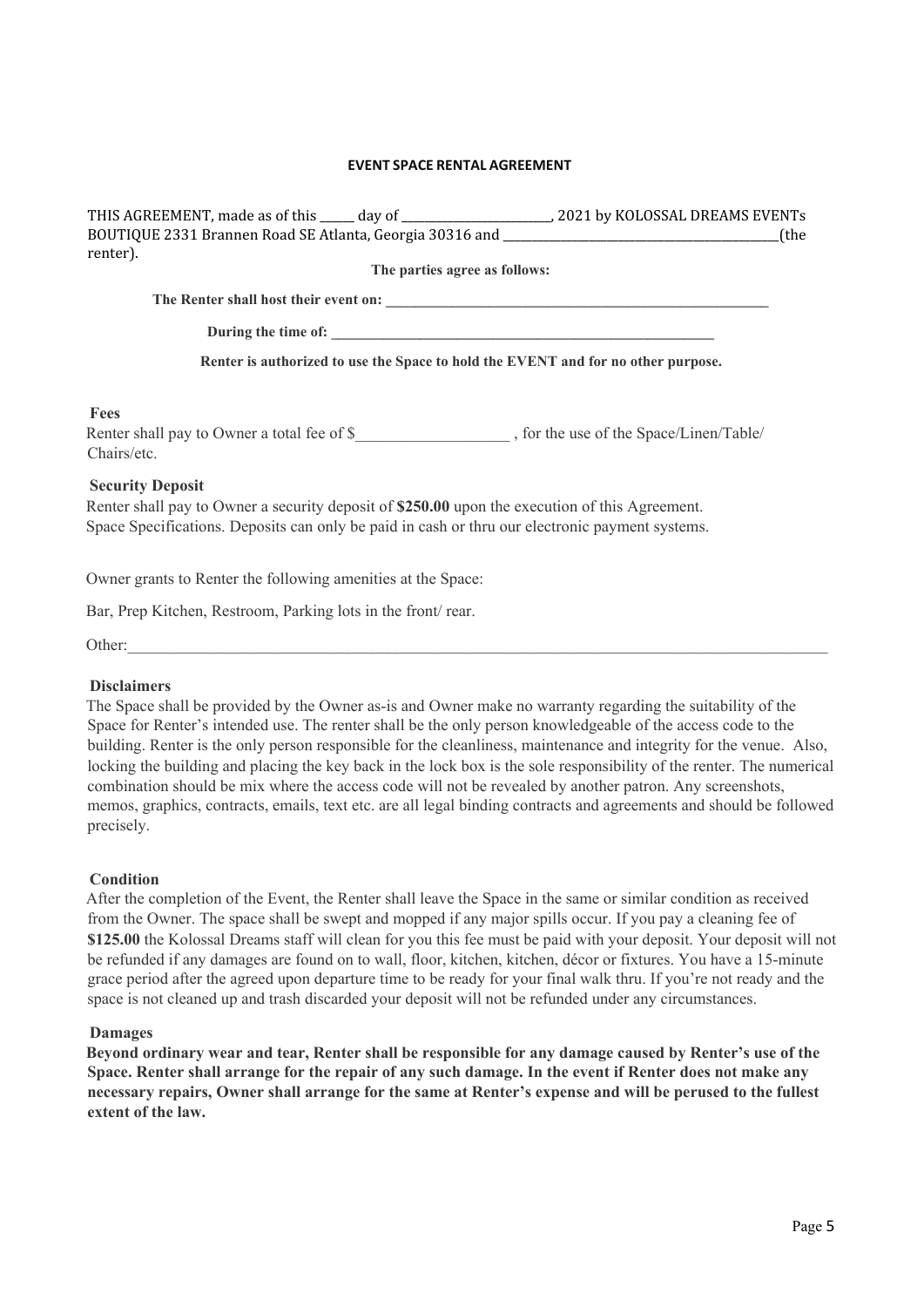#### **Cleanup**

Renter will be responsible for clearing all trash generated at the Event and depositing it in the proper waste receptacles on site. The renter will follow the provided cleaning checklist, terms/condition form and closing instructions precisely.

#### **Right of Entry**

Owner shall and staff have the right to enter the Space at any time for any reasonable purpose, including any emergency that may threaten damage to Owner' property, or injury to any person in or near the Space.

#### **Indemnification**

Renter hereby indemnifies and holds harmless Owner from any damages, actions, suits, claims, or other costs (including reasonable attorneys' fees) arising out of or in connection with any damage to any property or any injury caused to any person (including death) caused by Renter's use of the Space, including any acts or omissions on the part of Renter, its employees, officers, directors, independent contractors, or other agents. Renter shall notify Owner of any damage or injury of which it has knowledge in, to, or near the Space, regardless of the cause of such damage or injury.

#### **Revocation**

Owner shall have the right to revoke the contract at any time prior to the Event Date, provided it gives Renter prior written notice of revocation. In the event that Owner revokes the agreement prior to the Event for reasons other than nonpayment of fees or breach of this Agreement by Renter, Owner shall refund to Renter the full amount paid by Renter in connection with this Agreement. Owner also has the right to cancel an Event during the Event if the Renter is not upholding their contractual, verbal and written agreement.

#### **Cancellation**

Renter may cancel the Event by notifying Owner by providing notice thirty (30) days or more before the Event Date. .In such an event, Owner shall not refund any fees paid towards your event.

#### **Natural Disasters or Unexpected Incidents**

Kolossal Dreams Events Boutique is dedicated to superb service. Kolossal Dreams Events Boutique leases a property space from (M Entertainment Management). "We" do not have any legal rights to 2331 Brannen Road Atlanta, Georgia 30316. In the event of natural disasters or rarity incidents pertaining to the weather, climate, building structure, building mishaps, building maintenance, parking lot appearance, landscape upkeep is not in Kolossal Dreams Events Boutique control. Kolossal Dreams Events Boutique will do everything in our power to ensure a positive, safe and wonderful experience for you and you guest. Therefore, refunds and deposits will not be issued for unforeseen circumstances. We will work with each client on a fair and individual basis pertaining any unsatisfactory issues.

#### **Assignment**

Neither Party may assign or transfer their respective rights or obligations under this Agreement without prior written consent from the other Party.

Governing Law

This Agreement shall be construed in accordance with, and governed in all respects by, the laws of the State of Georgia without regard to conflicts of law principles.

#### **Entire Agreement**

This Agreement constitutes the entire agreement between Renter and Owner, and supersedes any prior understanding or representation of any kind preceding the date of this Agreement. There are no other promises, conditions, understandings or other agreements, whether oral or written, relating to the subject matter of this.

#### **Agreement.**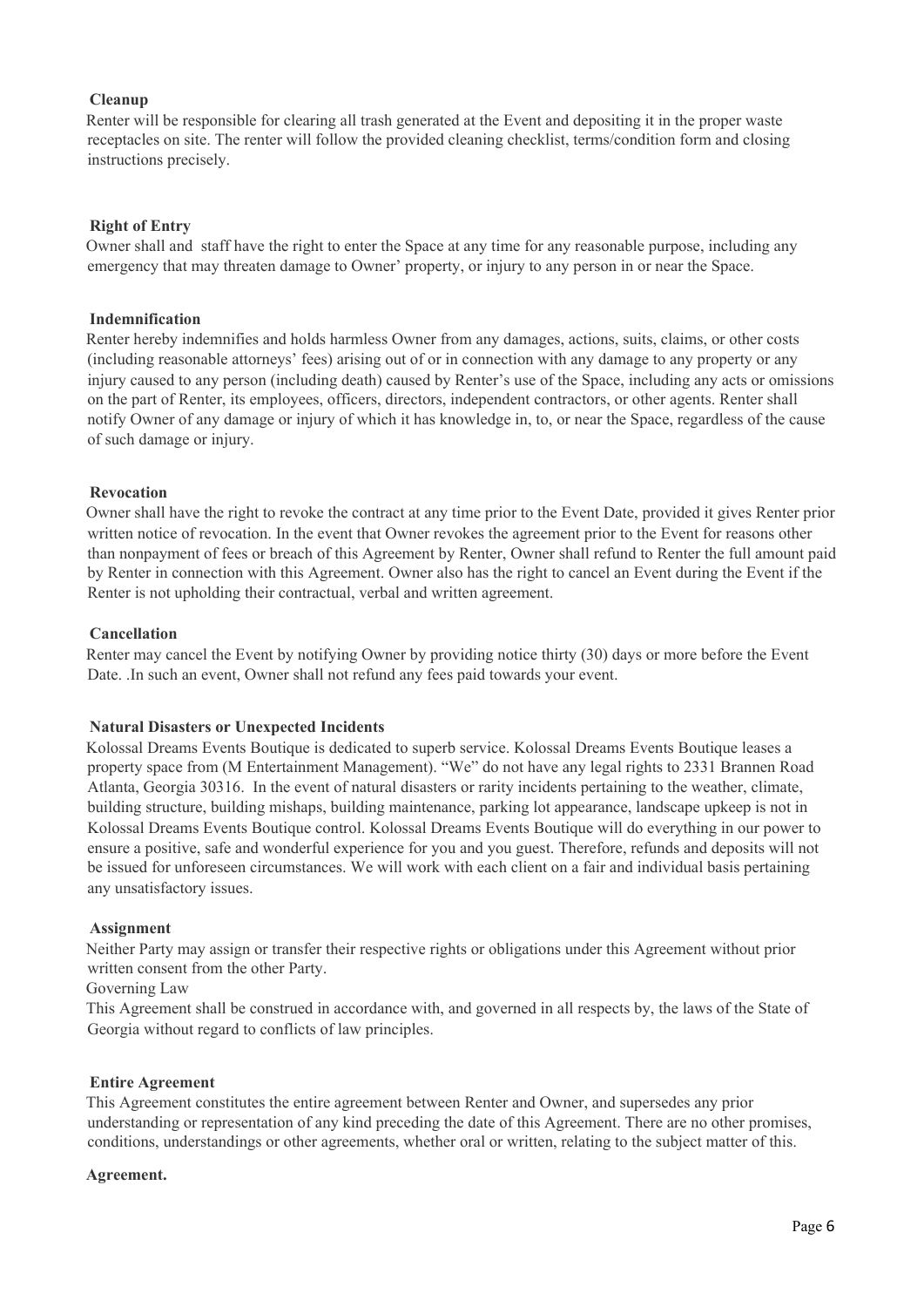IN WITNESS THEREOF, the Parties have caused this Agreement to be executed the day and year first above written.

Renter



GEORGIA 30316

KOLOSSAL DREAMS EVENTS BOUTIQUE 2331 BRANNNE ROAD SE | ATLANTA,

 $\mathcal{L}_\text{max}$  and  $\mathcal{L}_\text{max}$  and  $\mathcal{L}_\text{max}$  and  $\mathcal{L}_\text{max}$ 

470-735-5332

## CLOSING INSTRUCTIONS

### **Reminder:**

- Client is responsible for breaking down, leaving on time and cleaning up thoroughly.
- Do not mop the entire floor if you don't have to *only* the areas that are in need of mopping the floors cannot be **sticky or greasy under any circumstance this will forfeit your deposit**.
- Do not allow balloons to be released in the ceiling and please discard all trash in both the bathroom and large trash can.
- No food is to be left in the sink or refrigerator. If any Kolossal Dreams Events Boutique property is used it is put back properly.
- Place all the tables and chairs neatly in the back behind the black curtain all going the same direction facing the same way this is *super important no exceptions.*
- Please be sure that you do not bend or knock down the black curtain.

## **Closing Instructions:**

#### Turn all lights off

1-on the wall by window to the left 2-circle switch on the white glitter wall 3-on the wall by bathroom on the right in the back 4-floor lamp in bathroom

The trash is to be discarded in the rear of the building in the dumpster behind our suite.